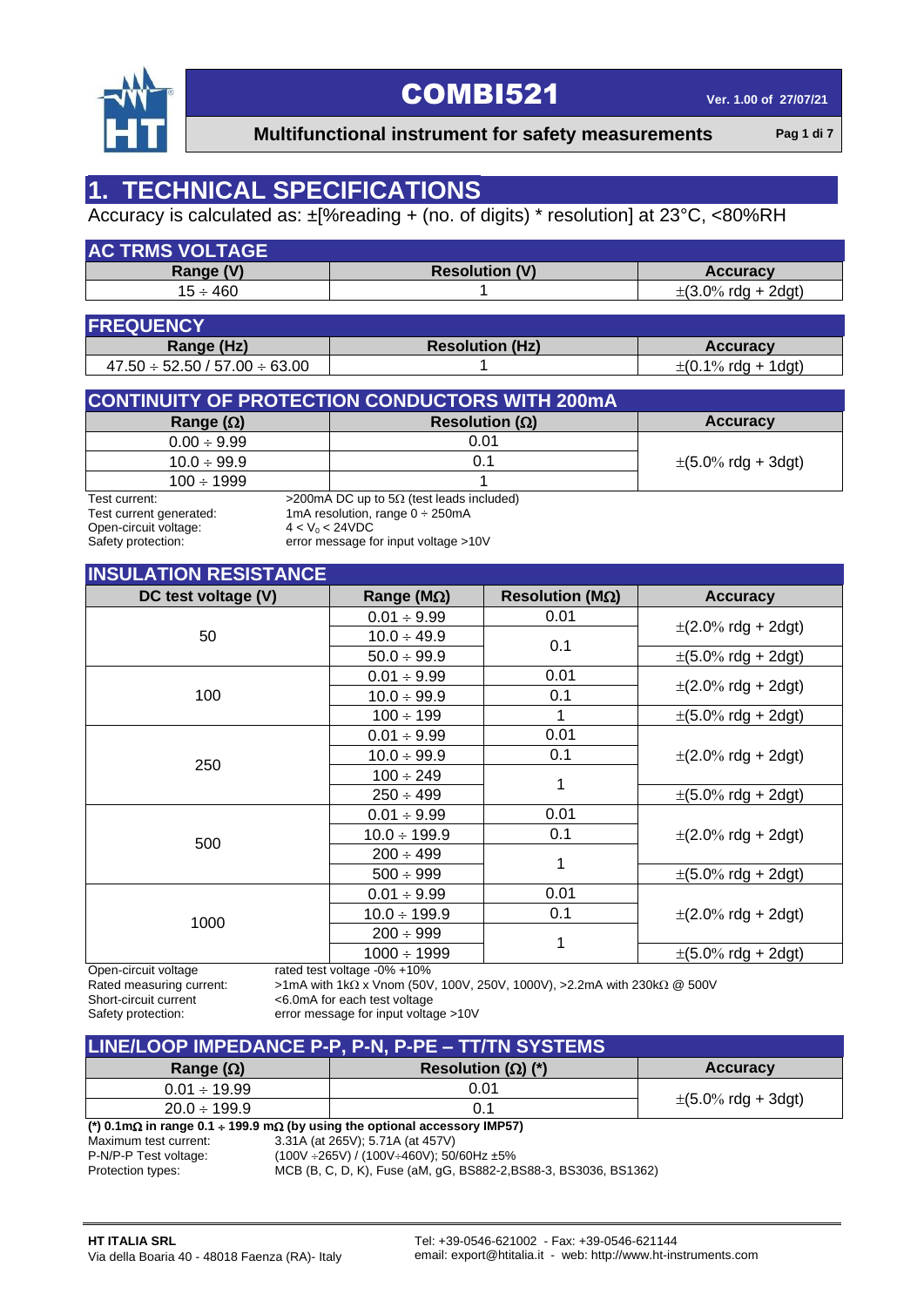

 **Multifunctional instrument for safety measurements Pag 2 di 7**

# **TEST ON RCD PROTECTION (MOLDED-CASE TYPE)**<br>Differential protection type (RCD): AC (W), A (W), General (G), Selective

Voltage range N-PE:  $\leq 10V$ <br>Rated tripping currents (I $\triangle$ N): 6mA, Frequency:  $50/60$ Hz  $\pm$  5%

Differential protection type (RCD):  $AC ( 1)$ , A ( $A ( 2)$ , General (G), Selective (S) and B( $\frac{1}{2}$ , Voltage range P-PE, P-N:  $100V \div 265V$  RCD type A, A and B ( $\Delta N \le 100$ mA), 190 100V  $\div 265V$  RCD type A, A and B (I∆N ≤100mA), 190V  $\div 265V$  RCD type B (I∆N = 300mA)

6mA,10mA, 30mA, 100mA, 300mA, 500mA, 650mA, 1000mA

| <b>RCD tripping current (for General RCDs only)</b> |                                                      |                         |                        |                                |  |  |  |  |  |
|-----------------------------------------------------|------------------------------------------------------|-------------------------|------------------------|--------------------------------|--|--|--|--|--|
| Type RCD                                            | I∧N                                                  | Range $I\Delta N$ (mA)  | <b>Resolution (mA)</b> | <b>Accuracy</b>                |  |  |  |  |  |
| A, AC, B                                            | 6mA, 10mA                                            |                         |                        | $-0\%$ , $+10\%$ <sub>AN</sub> |  |  |  |  |  |
| A, AC, B                                            | .30mA ≤I∆N ≤300mA l                                  | $(0.2 \div 1.1) I_{AN}$ | $0.1I_{AN}$            |                                |  |  |  |  |  |
| AC, A                                               | $ 500 \text{mA} \leq  \Delta N  \leq 650 \text{mA} $ |                         |                        | $-0\%$ , +5% $I_{\Lambda N}$   |  |  |  |  |  |

#### **Measurement RCD tripping time – TT/TN systems**

|                | $x$ 1/2            |                   |                   | x <sub>1</sub>    | x <sub>5</sub>    |          | <b>AUTO</b> |                   |                   |                   | AUTO+ |                   |   |
|----------------|--------------------|-------------------|-------------------|-------------------|-------------------|----------|-------------|-------------------|-------------------|-------------------|-------|-------------------|---|
|                |                    | G                 | S                 | G                 | S                 | G        | S           | G                 | S                 | G                 | S     | G                 | S |
| 6mA            | AC<br>A<br>B       | 999<br>999<br>999 | 999<br>999<br>999 | 999<br>999<br>999 | 999<br>999<br>999 | 50<br>50 | 150<br>150  | $\checkmark$<br>✓ | $\checkmark$<br>✓ | 310<br>310<br>310 |       | $\checkmark$<br>✓ |   |
| 10mA           | AC<br>Α<br>B       | 999<br>999<br>999 | 999<br>999<br>999 | 999<br>999<br>999 | 999<br>999<br>999 | 50<br>50 | 150<br>150  | ✓<br>✓            | ✓<br>✓            | 310<br>310<br>310 |       | ✓<br>✓            |   |
| 30mA           | AC<br>A<br>в       | 999<br>999<br>999 | 999<br>999<br>999 | 999<br>999<br>999 | 999<br>999<br>999 | 50<br>50 | 150<br>150  | ✓<br>✓            | ✓<br>✓            | 310<br>310<br>310 |       | ✓<br>✓            |   |
| 100mA          | AC<br>A<br>B       | 999<br>999<br>999 | 999<br>999<br>999 | 999<br>999<br>999 | 999<br>999<br>999 | 50<br>50 | 150<br>150  | ✓<br>✓            | ✓<br>✓            | 310<br>310<br>310 |       |                   |   |
| 300mA          | AC<br>A<br>В       | 999<br>999<br>999 | 999<br>999<br>999 | 999<br>999<br>999 | 999<br>999<br>999 | 50<br>50 | 150<br>150  | ✓<br>✓            | ✓<br>$\checkmark$ | 310<br>310<br>310 |       |                   |   |
| 500mA<br>650mA | AC<br>Α<br>B       | 999<br>999        | 999<br>999        | 999<br>999        | 999<br>999        | 50       | 150         | ✓                 | ✓                 | 310<br>310        |       |                   |   |
| 1000mA         | $\mathsf{AC}$<br>Α | 999<br>999        | 999<br>999        | 999<br>999        |                   |          |             |                   |                   |                   |       |                   |   |
|                | В                  |                   |                   |                   |                   |          |             |                   |                   |                   |       |                   |   |

Table with duration of tripping time measurement [ms] - Resolution: 1ms, Accuracy: $\pm$ (2.0%reading + 2digits)

**Measurement RCD tripping time – IT systems**

|                                                            |              |                   |                   |                   |                   | . .      | <u>_</u>       |        |             |                   |   |          |   |
|------------------------------------------------------------|--------------|-------------------|-------------------|-------------------|-------------------|----------|----------------|--------|-------------|-------------------|---|----------|---|
|                                                            |              |                   | $x$ 1/2           |                   | x <sub>1</sub>    |          | x <sub>5</sub> |        | <b>AUTO</b> |                   |   | $AUTO +$ |   |
|                                                            |              | G                 | S                 | G                 | S                 | G        | S              | G      | S           | G                 | S | G        | S |
| 6 <sub>m</sub> A<br>10 <sub>m</sub> A<br>30 <sub>m</sub> A | АC<br>A<br>B | 999<br>999<br>999 | 999<br>999<br>999 | 999<br>999<br>999 | 999<br>999<br>999 | 50<br>50 | 150<br>150     | ✓      | ✓<br>✓      | 310<br>310<br>310 |   |          |   |
| 100mA<br>300mA                                             | AC<br>A<br>B | 999<br>999<br>999 | 999<br>999<br>999 | 999<br>999<br>999 | 999<br>999<br>999 | 50<br>50 | 150<br>150     | ✓      | ✓<br>✓      | 310<br>310<br>310 |   |          |   |
| 500mA<br>650mA                                             | АC<br>A<br>B | 999<br>999        | 999<br>999        | 999<br>999        | 999<br>999        | 50       | 150            | ✓<br>✓ |             | 310<br>310        |   |          |   |
| 1000mA                                                     | AC<br>A<br>B | 999<br>999        | 999<br>999        | 999<br>999        | 999<br>999        |          |                |        |             |                   |   |          |   |

Table with duration of tripping time measurement [ms] - Resolution: 1ms, Accuracy: $\pm$ (2.0%reading + 2digits)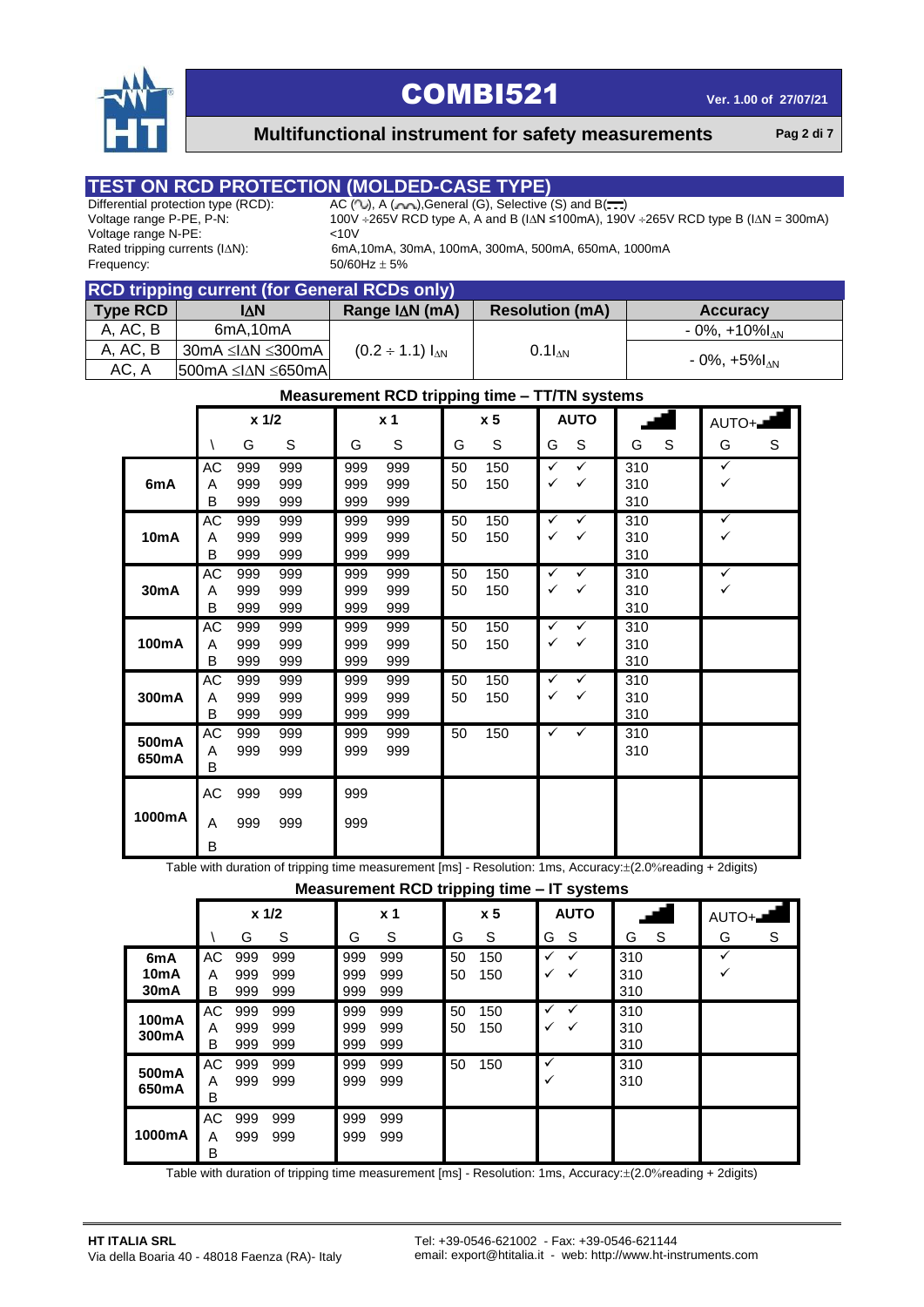

### **Multifunctional instrument for safety measurements Pag 3 di 7**

| <b>FIRST FAULT CURRENT - IT SYSTEMS</b>                                                            |                                     |                   |                                          |
|----------------------------------------------------------------------------------------------------|-------------------------------------|-------------------|------------------------------------------|
| Range (mA)                                                                                         | <b>Resolution (mA)</b>              |                   | <b>Accuracy</b>                          |
| $0.1 \div 0.9$                                                                                     | 0.1                                 |                   | $\pm (5.0\% \text{ rdg} + 1 \text{dg}t)$ |
| 1 ÷ 999                                                                                            | 1                                   |                   | $\pm (5.0\% \text{ rdg} + 3 \text{dg}t)$ |
| Limit contact voltage (ULIM) : 25V, 50V                                                            |                                     |                   |                                          |
| <b>OVERALL EARTH RESISTANCE WITHOUT RCD TRIPPING</b>                                               |                                     |                   |                                          |
| Voltage range P-PE, P-N:                                                                           | $100V \div 265V$                    |                   |                                          |
| Voltage range N-PE:<br>Frequency:                                                                  | <10V<br>50/60Hz $\pm$ 5%            |                   |                                          |
| Overall earth resistance in systems with Neutral (3-wire) - (30mA or higher RCD)                   |                                     |                   |                                          |
|                                                                                                    |                                     |                   | <b>Accuracy</b>                          |
| Range $(\Omega)$<br>$0.05 \div 9.99$                                                               | Resolution ( $\Omega$ )<br>0.01     |                   |                                          |
| $10.0 \div 199.9$                                                                                  | 0.1                                 |                   | $\pm$ (5.0% rdg + 8dgt)                  |
|                                                                                                    |                                     |                   |                                          |
| Overall earth resistance in systems with Neutral (3-wire) - (6mA and 10mA RCD)                     |                                     |                   |                                          |
| Range $(\Omega)$                                                                                   | Resolution ( $\Omega$ )             |                   | <b>Accuracy</b>                          |
| $0.05 \div 9.99$                                                                                   | 0.01                                |                   |                                          |
| $10.0 \div 199.9$                                                                                  | 0.1                                 |                   | $\pm$ (5.0% rdg + 30dgt)                 |
|                                                                                                    |                                     |                   |                                          |
| Overall earth resistance in systems withot Neutral (2-wire) - (30mA or higher RCD)                 |                                     |                   |                                          |
| Range $(\Omega)$                                                                                   | Resolution ( $\Omega$ )<br>0.01     |                   | <b>Accuracy</b>                          |
| $0.05 \div 9.99$<br>$10.0 \div 99.9$                                                               | 0.1                                 |                   | $\pm$ (5.0% rdg + 8dgt)                  |
| $100 \div 1999$                                                                                    | 1                                   |                   |                                          |
|                                                                                                    |                                     |                   |                                          |
| Overall earth resistance in systems withou Neutral (2-wire) - (6mA and 10mA RCD)                   |                                     |                   |                                          |
| Range $(\Omega)$                                                                                   | Resolution ( $\Omega$ )             |                   | <b>Accuracy</b>                          |
| $0.05 \div 9.99$                                                                                   | 0.01                                |                   |                                          |
| $10.0 \div 99.9$                                                                                   | 0.1<br>1                            |                   | $\pm$ (5.0% rdg + 30dgt)                 |
| $100 \div 1999$                                                                                    |                                     |                   |                                          |
| <b>Contact voltage</b>                                                                             |                                     |                   |                                          |
| Range [V]                                                                                          | <b>Resolution [V]</b>               |                   | <b>Accuracy</b>                          |
| $0 \div Ut$ LIM                                                                                    | 0.1                                 |                   | $-0\%$ , $+(5.0\%$ rdg + 3V)             |
| PHASE ROTATION WITH 1 TEST LEAD                                                                    |                                     |                   |                                          |
| Voltage range P-N, P-PE[V]                                                                         |                                     |                   | <b>Frequency range</b>                   |
| $100 \div 265$                                                                                     |                                     |                   | 50Hz/60Hz $\pm$ 5%                       |
| Measurement is only carried out by direct contact with metal live parts (not on insulation sheath) |                                     |                   |                                          |
| <b>VOLTAGE DROP ON LINES (AV%)</b>                                                                 |                                     |                   |                                          |
| Range [%]                                                                                          | <b>Resolution [%]</b>               |                   | <b>Accuracy</b>                          |
| $0.0 \div 100.0$                                                                                   | 0.1                                 |                   | $\pm$ (10.0%rdg + 4dgt)                  |
| <b>ENVIRONMENTAL PARAMETERS (AUX)</b>                                                              |                                     |                   |                                          |
| <b>Parameters</b>                                                                                  | Range                               | <b>Resolution</b> | <b>Accuracy</b>                          |
| °C (Air)                                                                                           | $-20.0^{\circ}C \div 60.0^{\circ}C$ | 0.1 °C            |                                          |
| °F (Air)                                                                                           | $-4.0^{\circ}F \div 140.0^{\circ}F$ | 0.1 °F            |                                          |
| Relative humidity [%RH]                                                                            | $0.0\% \div 100.0\%$ RH             | 0.1%HR            |                                          |
| DC Voltage                                                                                         | $-1999.9mV \div -1.0mV$             |                   | $\pm$ (2.0%rdg+2dgt)                     |
|                                                                                                    | $1.0mV \div 1999.9mV$               | 0.1 <sub>m</sub>  |                                          |
|                                                                                                    | $0.01$ Lux ÷ 20.00 Lux              | $0.01$ Lux        |                                          |
| illuminance [Lux]                                                                                  | $1$ Lux $\div$ 2kLux                | 1Lux              |                                          |
| Values lower to ±1mVDC are zeroed; Values lower to 0.1mVAC are zeroed                              | $1.00$ kLux ÷ 20.00kLux             | 0.01kLux          |                                          |
|                                                                                                    |                                     |                   |                                          |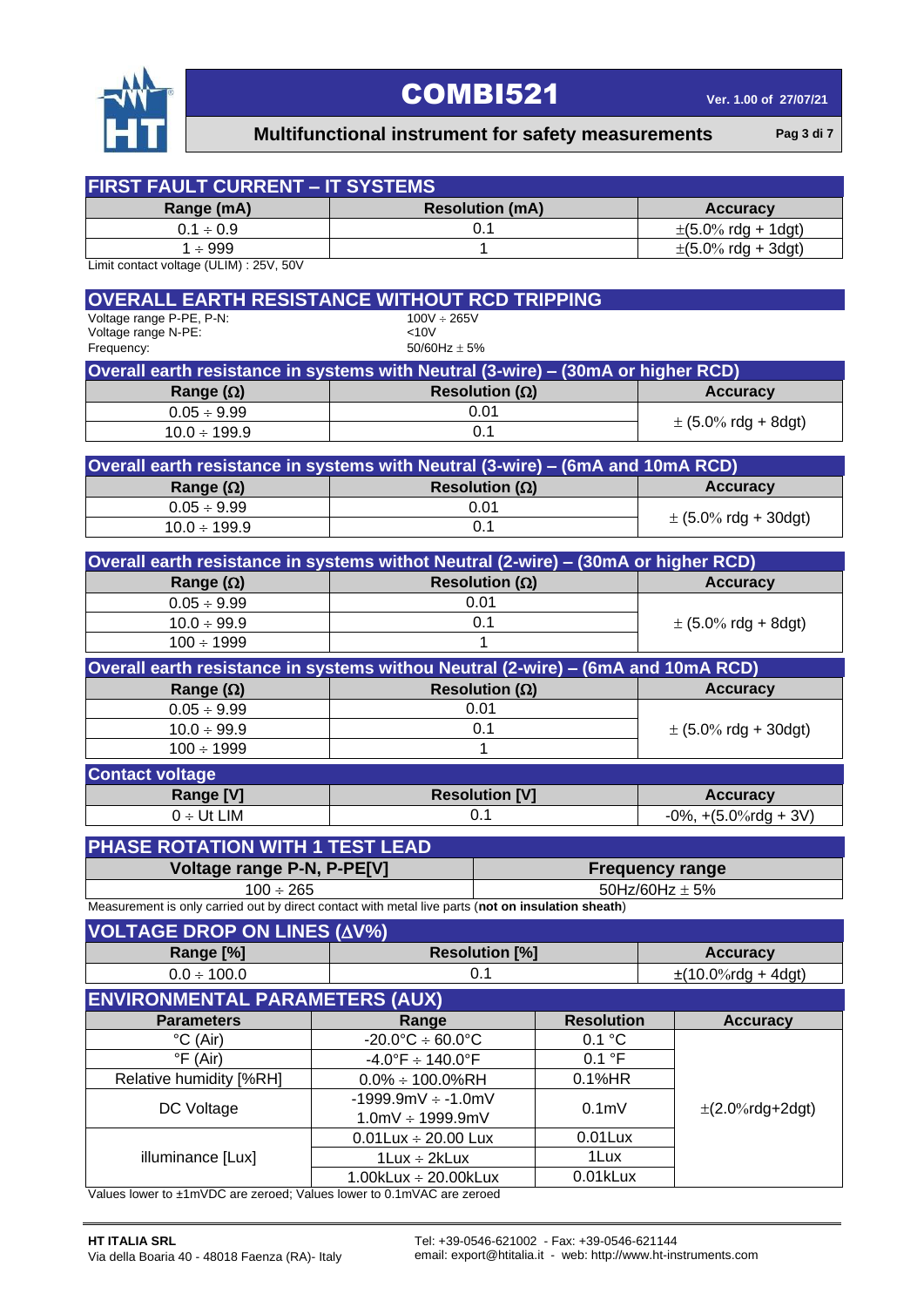

 **Multifunctional instrument for safety measurements Pag 4 di 7**

| DC CURRENT WITH TRANSDUCER CLAMP (IN1 INPUT – STD CLAMP) |                        |                          |  |  |  |  |
|----------------------------------------------------------|------------------------|--------------------------|--|--|--|--|
| Range [mV]                                               | <b>Resolution [mV]</b> | <b>Accuracy</b>          |  |  |  |  |
| $-1999.9 \div -1.0$                                      |                        |                          |  |  |  |  |
| $1.0 \div 1999.9$                                        | 0.1                    | $\pm (5.0\%$ rdg + 2dgt) |  |  |  |  |

Values lower to ±1mVDC are zeroed

| AC TRMS CURRENT WITH TRANSDUCER CLAMP (IN1 INPUT - STD CLAMP) |                       |                        |                          |  |  |  |  |
|---------------------------------------------------------------|-----------------------|------------------------|--------------------------|--|--|--|--|
| Range [mV]                                                    | <b>Frequenza [Hz]</b> | <b>Resolution [mV]</b> | <b>Accuracy</b>          |  |  |  |  |
| $1.0 \div 2999.9$                                             | $50/60$ Hz $\pm 5\%$  |                        | $\pm (5.0\%$ rdg + 2dgt) |  |  |  |  |

Values lower to 1mVAC are zeroed ; Max crest factor: 3

| DC/AC TRMS current with transducer clamp (In1 input - STD clamp) |                            |                       |  |  |  |  |
|------------------------------------------------------------------|----------------------------|-----------------------|--|--|--|--|
| FS clamp / Output ratio                                          | <b>Measurement range</b>   | <b>Resolution</b>     |  |  |  |  |
| <b>1A/1V AC</b>                                                  | $0.1$ mA $\div$ 999.9mA AC | 0.1 <sub>m</sub> A AC |  |  |  |  |
| 5A/1V AC                                                         | $0.001A \div 4.999A AC$    | 0.001A AC             |  |  |  |  |
| 10A/1V AC/DC                                                     | $0.001A \div 9.999A AC/DC$ | 0.001A AC/DC          |  |  |  |  |
| 30A/3V AC                                                        | $0.01A \div 29.99A AC$     | 0.01A AC              |  |  |  |  |
| 40A/400mV AC/DC                                                  | $0.01A \div 39.99A$ AC/DC  | $0.01A$ AC/DC         |  |  |  |  |
| 100A/1V AC/DC                                                    | $0.01A \div 99.99A AC/DC$  | 0.01A AC/DC           |  |  |  |  |
| 200A/1V AC                                                       | $0.01A \div 199.99A AC$    | 0.01A AC              |  |  |  |  |
| 300A/3V AC                                                       | $0.01A \div 299.99A AC$    | 0.01A AC              |  |  |  |  |
| 400A/400mV AC/DC                                                 | $0.1A \div 399.9A$ AC/DC   | 0.1A AC/DC            |  |  |  |  |
| 1000A/1V AC/DC                                                   | $0.1A \div 999.9A AC/DC$   | 0.1A AC/DC            |  |  |  |  |
| 2000A/1V AC                                                      | $0.1A \div 1999.9A AC$     | 0.1A AC               |  |  |  |  |
| 3000A/3V AC                                                      | $0.1A \div 2999.9A AC$     | 0.1A AC               |  |  |  |  |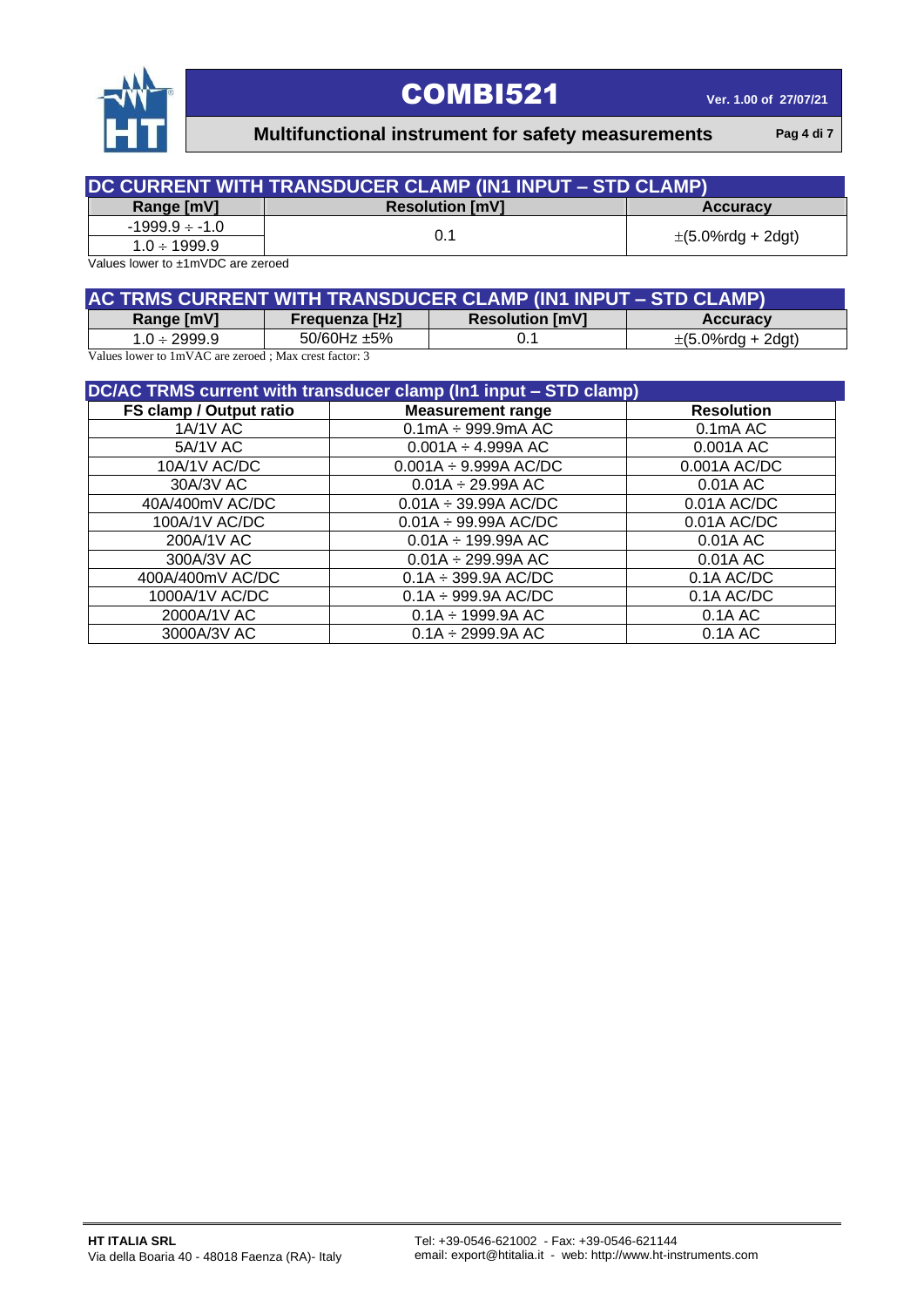

 **Multifunctional instrument for safety measurements** Pag 5 di 7

### **MEASUREMENT OF NETWORK PARAMETERS AND HARMONICS (PQA)**

| <b>Resolution [V]</b> | <b>Accuracy</b>        |
|-----------------------|------------------------|
| J.1V                  | $\pm$ (1.0%rdg + 1dgt) |
|                       |                        |

Values lower 15V are zeroed

| <b>Resolution [V]</b> | <b>Accuracy</b>        |
|-----------------------|------------------------|
| $4\lambda$            | $\pm$ (1.0%rdg + 1dgt) |
|                       | $-$                    |

Values lower 15V are zeroed; Max crest factor: 1.5

| Frequency        |                        |                        |
|------------------|------------------------|------------------------|
| Range [Hz]       | <b>Resolution [Hz]</b> | <b>Accuracy</b>        |
| $47.5 \div 63.0$ | ა.01                   | $\pm$ (2.0%rdg + 2dgt) |

Allowed voltage range: 5.0 459.9V ; Allowed current range: ≥5mVAC

| DC Current with transducer clamp (in1 input – std clamp)                                    |                        |                           |  |
|---------------------------------------------------------------------------------------------|------------------------|---------------------------|--|
| Range [mV]                                                                                  | <b>Resolution [mV]</b> | <b>Accuracy</b>           |  |
| $-1999.9 \div -1.0$                                                                         |                        |                           |  |
| $1.0 \div 1999.9$                                                                           |                        | $\pm (5.0\%$ rdg + 2 dgt) |  |
| $M_{\rm H}$ and $M_{\rm H}$ are $M_{\rm H}$ and $M_{\rm H}$ and $M_{\rm H}$ are $M_{\rm H}$ |                        |                           |  |

Values lower to ±1mVDC are zeroed

| AC TRMS Current with transducer clamp (in1 input – std clamp)        |                       |                        |                          |
|----------------------------------------------------------------------|-----------------------|------------------------|--------------------------|
| Range [mV]                                                           | <b>Frequency [Hz]</b> | <b>Resolution [mV]</b> | <b>Accuracy</b>          |
| $1.0 \div 2999.9$                                                    | 50/60Hz $\pm$ 5%      |                        | $\pm (5.0\%$ rdg + 2dgt) |
| Values lower to $1m\sqrt{AC}$ are zeroed $\cdot$ May crest factor: 3 |                       |                        |                          |

Values lower to 1mVAC are zeroed ; Max crest factor: 3

| DC/AC TRMS current with transducer clamp (In1 input - STD clamp) |                                    |                       |  |  |
|------------------------------------------------------------------|------------------------------------|-----------------------|--|--|
| FS clamp / Output ratio                                          | <b>Measurement range</b>           | <b>Resolution</b>     |  |  |
| <b>1A/1V AC</b>                                                  | $0.1$ mA $\div$ 999.9mA AC         | 0.1 <sub>m</sub> A AC |  |  |
| 5A/1V AC                                                         | $0.001A \div 4.999A \overline{AC}$ | 0.001A AC             |  |  |
| 10A/1V AC/DC                                                     | $0.001A \div 9.999A AC/DC$         | 0.001A AC/DC          |  |  |
| 30A/3V AC                                                        | $0.01A \div 29.99A AC$             | 0.01A AC              |  |  |
| 40A/400mV AC/DC                                                  | $0.01A \div 39.99A AC/DC$          | 0.01A AC/DC           |  |  |
| 100A/1V AC/DC                                                    | $0.01A \div 99.99A AC/DC$          | $0.01A$ AC/DC         |  |  |
| 200A/1V AC                                                       | $0.01A \div 199.99A AC$            | 0.01A AC              |  |  |
| 300A/3V AC                                                       | $0.01A \div 299.99A AC$            | 0.01A AC              |  |  |
| 400A/400mV AC/DC                                                 | $0.1A \div 399.9A$ AC/DC           | 0.1A AC/DC            |  |  |
| 1000A/1V AC/DC                                                   | $0.1A \div 999.9A$ AC/DC           | 0.1A AC/DC            |  |  |
| 2000A/1V AC                                                      | $0.1A \div 1999.9A AC$             | 0.1A AC               |  |  |
| 3000A/3V AC                                                      | $0.1A \div 2999.9A AC$             | 0.1A AC               |  |  |

| <b>DC Power</b>        |                     |                        |                         |
|------------------------|---------------------|------------------------|-------------------------|
| <b>FS clamp</b>        | Range [kW]          | <b>Resolution [kW]</b> | <b>Accuracy</b>         |
| $\leq 10A$             | $0.015 \div 2.650k$ | 0.001                  |                         |
| 10A $\le$ FS $\le$ 40  | $0.15 \div 10.60k$  | 0.01                   |                         |
| $40A \le FS \le 100$   | $0.15 \div 26.50k$  | 0.1                    | $\pm$ (2.0%rdg + 5 dgt) |
| $100A \le FS \le 1000$ | $1.5 \div 265.0k$   |                        |                         |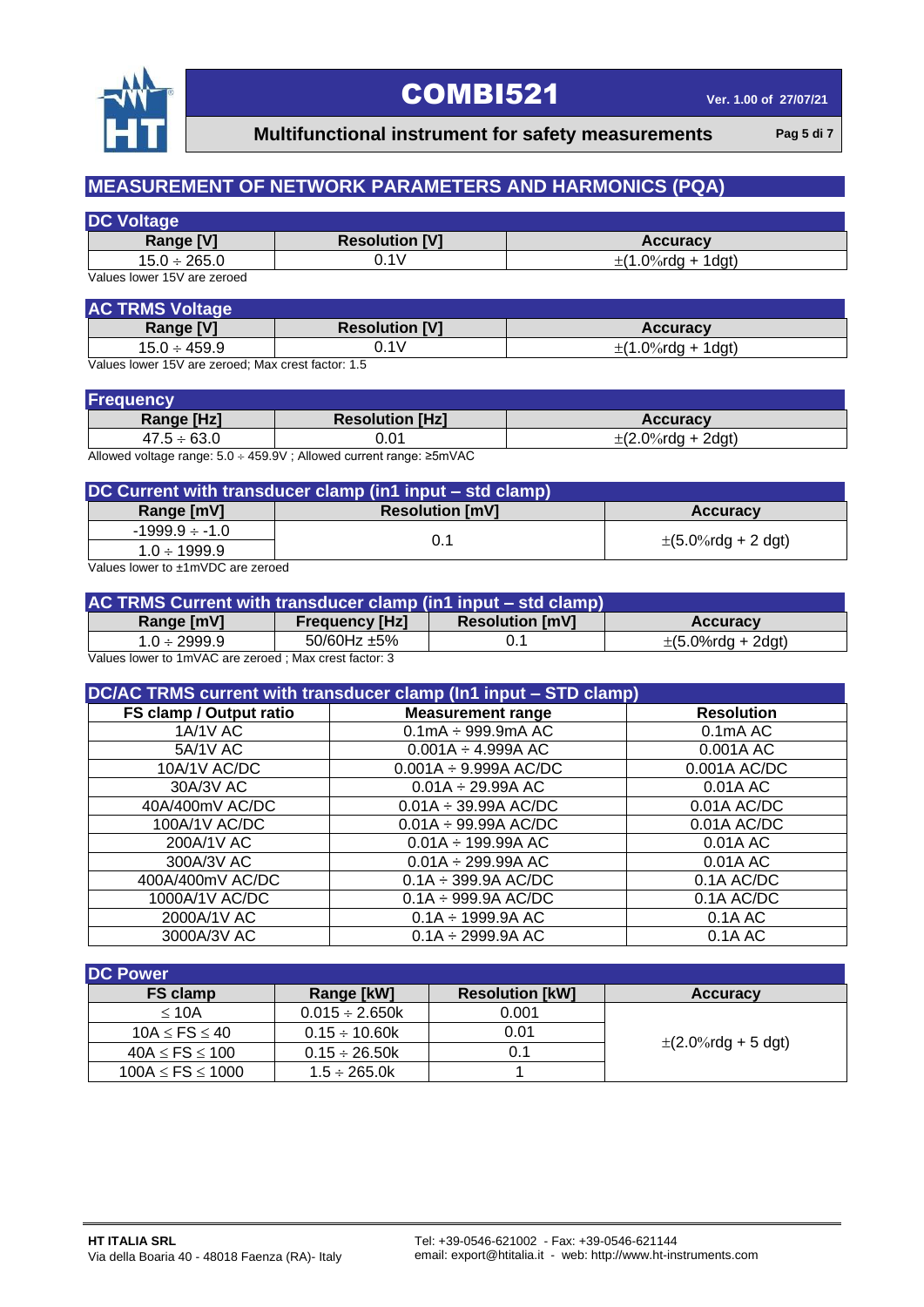

### **Multifunctional instrument for safety measurements Pag 6 di 7**

| Active Power (@ 230V 1Ph systems, coso=1, f=50/60Hz) |                    |                        |                         |
|------------------------------------------------------|--------------------|------------------------|-------------------------|
| <b>FS clamp</b>                                      | Range [kW]         | <b>Resolution [kW]</b> | <b>Accuracy</b>         |
| $\leq 10A$                                           | $0.000 \div 9.999$ | 0.001                  |                         |
| $10A \le FS \le 200$                                 | $0.00 \div 999.99$ | 0.01                   |                         |
| $200A \le FS \le 1000$                               | $0.0 \div 999.9$   | 0.1                    | $\pm$ (2.0%rdg + 5 dgt) |
| $1000A \le FS \le 3000$                              | $0 \div 9999$      |                        |                         |

| Reactive Power (@ 230V 1Ph systems, coso=0, f=50/60Hz) |                    |                          |                         |
|--------------------------------------------------------|--------------------|--------------------------|-------------------------|
| FS clamp                                               | Range [kVAr]       | <b>Resolution [kVAr]</b> | <b>Accuracy</b>         |
| $\leq 10A$                                             | $0.000 \div 9.999$ | 0.001                    |                         |
| $10A \le FS \le 200$                                   | $0.00 \div 999.99$ | 0.01                     |                         |
| $200A \le FS \le 1000$                                 | $0.0 \div 999.9$   | 0.1                      | $\pm$ (2.0%rdg + 5 dgt) |
| $1000A \le FS \le 3000$                                | $0 \div 9999$      |                          |                         |

| Apparent Power (@ 230V 1Ph systems, coso=0, f=50/60Hz) |                    |                         |                         |
|--------------------------------------------------------|--------------------|-------------------------|-------------------------|
| <b>FS clamp</b>                                        | Range [kVA]        | <b>Resolution [kVA]</b> | <b>Accuracy</b>         |
| $\leq 10A$                                             | $0.000 \div 9.999$ | 0.001                   |                         |
| 10A $\le$ FS $\le$ 200                                 | $0.00 \div 999.99$ | 0.01                    |                         |
| $200A \le FS \le 1000$                                 | $0.0 \div 999.9$   | 0.1                     | $\pm$ (2.0%rdg + 5 dgt) |
| $1000A \le FS \le 3000$                                | $0 \div 9999$      |                         |                         |

| Power factor ( $@$ 230V 1Ph systems, f=50.0Hz, current $\SigmaFS$ ) |                   |                        |  |
|---------------------------------------------------------------------|-------------------|------------------------|--|
| Range                                                               | <b>Resolution</b> | <b>Accuracy</b>        |  |
| $0.70c \div 1.00 \div 0.70i$                                        | 0.01              | $\pm$ (2.0%rdg + 3dgt) |  |

|                              | $cos\varphi$ (@ 230V 1Ph systems, f=50.0Hz, current $\geq$ FS) |                        |
|------------------------------|----------------------------------------------------------------|------------------------|
| Range                        | <b>Resolution</b>                                              | <b>Accuracy</b>        |
| $0.70c \div 1.00 \div 0.70i$ | 0.01                                                           | $\pm$ (2.0%rdg + 3dgt) |

| Voltage harmonics (@ 230V 1Ph systems, f=50.0Hz) |                       |                  |                        |  |
|--------------------------------------------------|-----------------------|------------------|------------------------|--|
| Range [%]                                        | <b>Resolution [%]</b> | Order            | <b>Accuracy</b>        |  |
| $0.1 \div 100.0$                                 |                       | 00. $02 \div 25$ | $\pm$ (5.0%rdg + 5dgt) |  |

Fundamental frequency: 50/60Hz ±5%

Harmonics are zeroed in the followed conditions:

 $\triangleright$  DC : if the DC value <0.5% fundamental value or if the DC value < 1.0V

1° harmonic: if the value of 1°harmonic < 15V (not displayed)

 $\geq$  2nd ÷ 25th harmonics: if harmonic value <0.5% fundamental value or if the value < 1.0V

| <b>Current harmonics (f=50/60Hz)</b> |                       |                  |                        |  |
|--------------------------------------|-----------------------|------------------|------------------------|--|
| Range [%]                            | <b>Resolution [%]</b> | Order            | <b>Accuracy</b>        |  |
| $0.1 \div 100.0$                     |                       | 00. $02 \div 25$ | $\pm$ (5.0%rdg + 5dgt) |  |

Harmonics are zeroed in the followed conditions:

DC : if the DC value <0.5% fundamental value or if the DC value < 5mV

1° harmonic: if the value of 1°harmonic <5mV (not displayed)

 $\geq$  2nd  $\div$  25th harmonics: if harmonic value <0.5% fundamental value or if the value <5mV